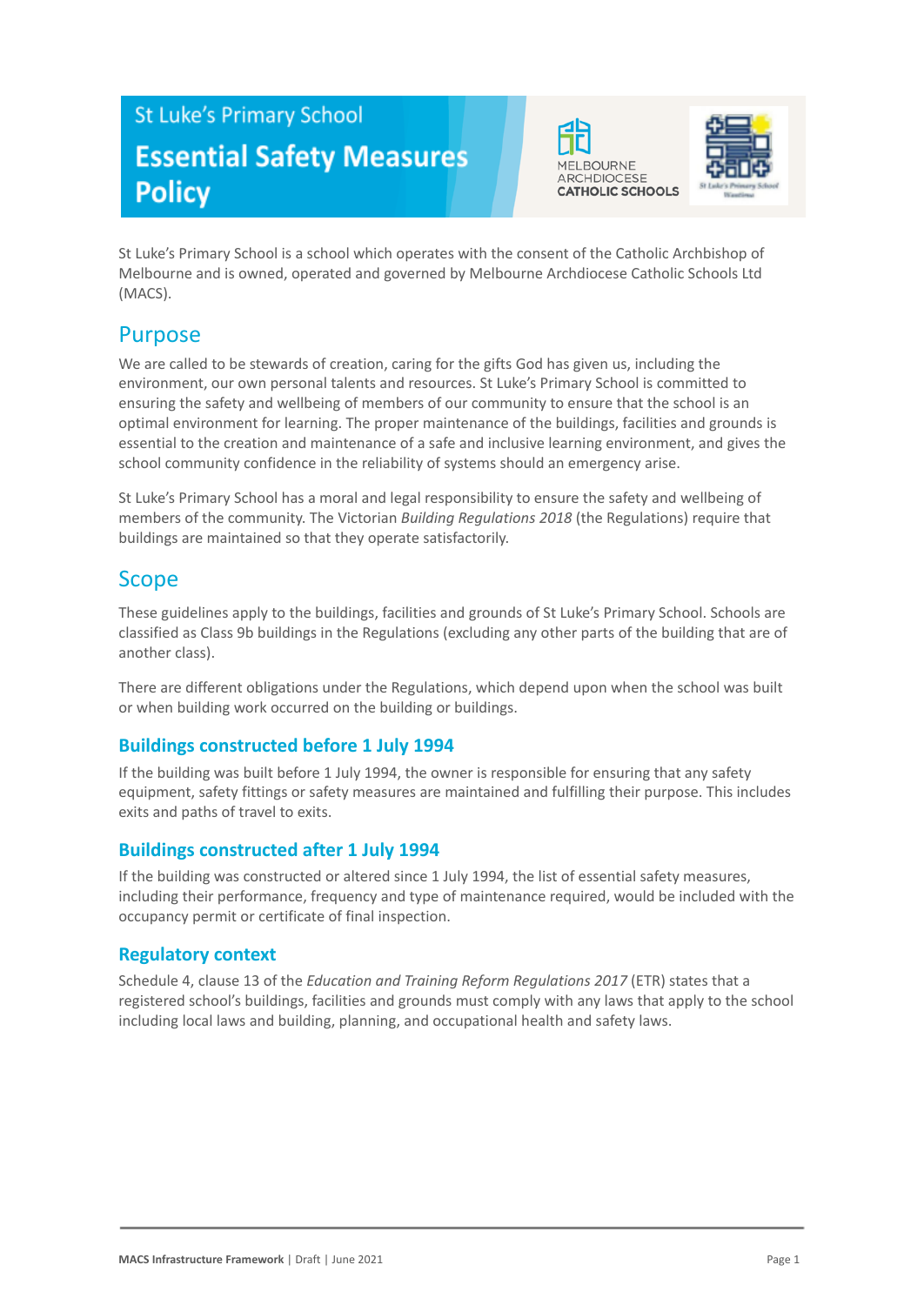# **Definitions**

**Essential safety measure** is defined in Part 15 of the Regulations and includes items listed in Schedule 8 of the Regulations, such as:

- air handling systems (used for smoke hazard management)
- exit doors
- early warning systems
- emergency lifts
- emergency lighting
- emergency power supply
- emergency warning systems
- exit signs
- fire control centres
- fire curtains and doors
- fire extinguishers
- fire detection and alarm systems
- fire hydrants
- fire isolated stairs
- fire rated materials
- fire windows
- mechanical ventilation (incorporating a cooling tower, or hot or warm water system)
- fire isolated passageways and ramps
- paths of travel to exits
- smoke alarms
- smoke control systems
- sprinkler systems.

### **Policy**

- 1.1 As the building owner, MACS requires that the Principal prepares an annual essential safety measures report on the building's essential safety measures. The Principal may authorise an agent, such as a specialist maintenance contractor, to complete the report. The annual essential safety measures report needs to be in accordance with the approved form.
- 1.2 Records of maintenance checks, safety measures and repair work must be retained so they can be inspected by a municipal building surveyor or chief officer of the fire brigade.
- 1.3 These documents must be available on request after 24 hours notice has been given.
- 1.4 If work is planned that will alter existing buildings, the impact on essential safety measures must be considered. Check with a municipal or private building surveyor to ensure that compliance with the Act and Regulations is maintained.
- 1.5 A current copy of the building's occupancy permit will be displayed at St Luke's Primary School in a prominent position approved by the building surveyor.